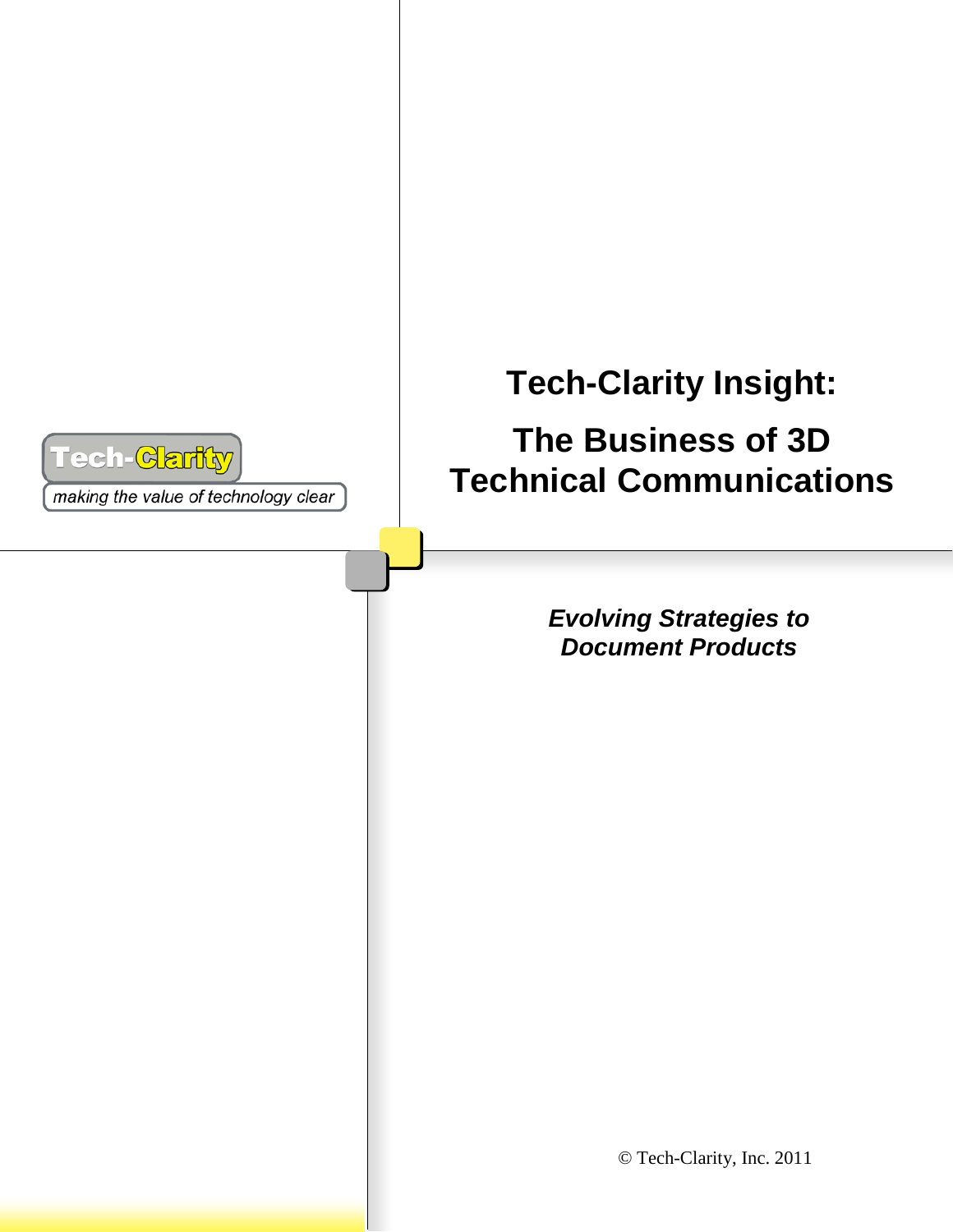

### **Table of Contents**

| 3D Product Communication: Operational View* |  |
|---------------------------------------------|--|
|                                             |  |
|                                             |  |
|                                             |  |
|                                             |  |
|                                             |  |
|                                             |  |
|                                             |  |
|                                             |  |
|                                             |  |
|                                             |  |
|                                             |  |
|                                             |  |

**\*This summary is an abbreviated version of the report and does not contain the full content. A link to download the full report is available on the Tech-Clarity website, [www.tech-clarity.com.](http://www.tech-clarity.com/)** 

**If you have difficulty obtaining a copy of the report, please contact the author at [jim.brown@tech-clarity.com.](mailto:jim.brown@tech-clarity.com)**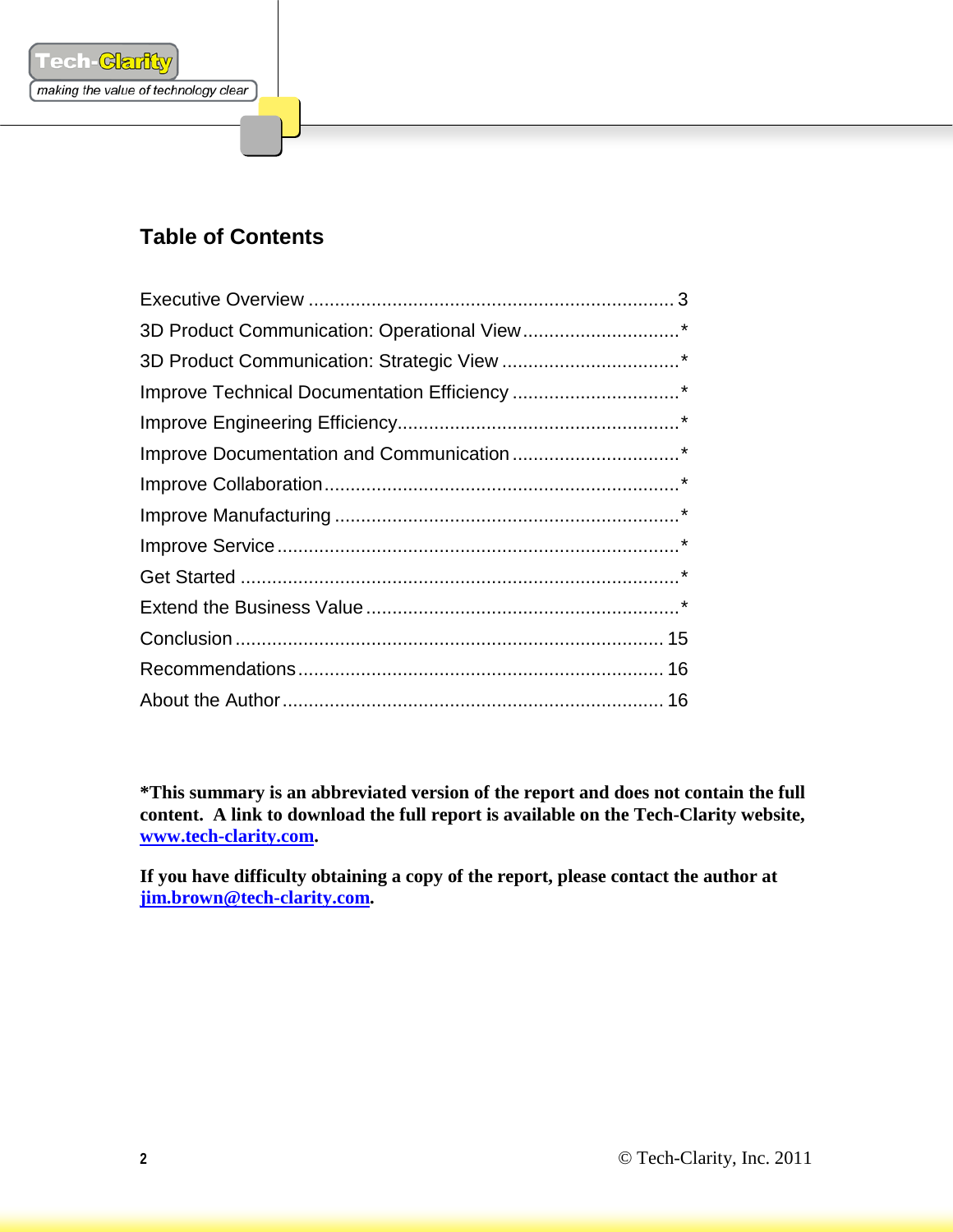#### **Executive Overview**

'ech-Gariff

making the value of technology clear

Communicating technical product information is a fundamental requirement to profitably sell and support today's products. Documentation is a basic necessity, and in today's cost-sensitive manufacturing firms it has to be efficient. But there is more at stake in improving communication processes than simply optimizing the documentation workload. Streamlining communication development can help improve time to market by taking technical documentation off of the critical path. Gordon Benson describes this from the perspective of NACCO Material Handling Group, a division of NACCO Industries that designs, engineers, and manufactures material handling equipment. "*Given the product complexity and effort required to document today's electromechanical systems, documentation cannot afford to be done sequentially or it becomes a huge encumbrance on new product introduction schedules*," explains Mr. Gordon, a Senior Visualization Specialist.

Although few companies will turn down an opportunity to reduce cost, there is more value to be achieved than lean product documentation processes. Technical communications are evolving to convey the critical details of products to a broader array of people in a wider variety of ways. People need to know the way the product works and how it is produced, assembled, maintained, and more. Manufacturing, suppliers, partners, customers, service technicians, and a host of others rely on this information to play their role in delivering product value.

*3D product communication goes beyond flat, static documents to incorporate richer, interactive, more realistic representation of products.*

To meet this need, companies are changing their views on technical documentation to a more strategic approach. 3D product communication goes beyond flat, static documents to incorporate richer, interactive, more realistic representation of products. Better communications leads to enhanced productivity of engineering, manufacturing, sales, and service. It also provides the opportunity to improve product quality (both actual and perceived) through better up-front design collaboration and clearer downstream communication. "*3D product communications are very good for quality*," says Grant Ward, Project Engineer for S&C Electric Company, a global provider of equipment and services for electric power systems. "*It helps lean manufacturing initiatives*."

The good news is that with the right 3D technology, companies can increase the efficiency of their technical documentation team, improve product documentation quality, and set the stage for even greater business benefits. Many products have followed a pattern of becoming better-faster-cheaper – offering more value for less cost. Technical documentation is now poised to follow the same path as it evolves to 3D product communications.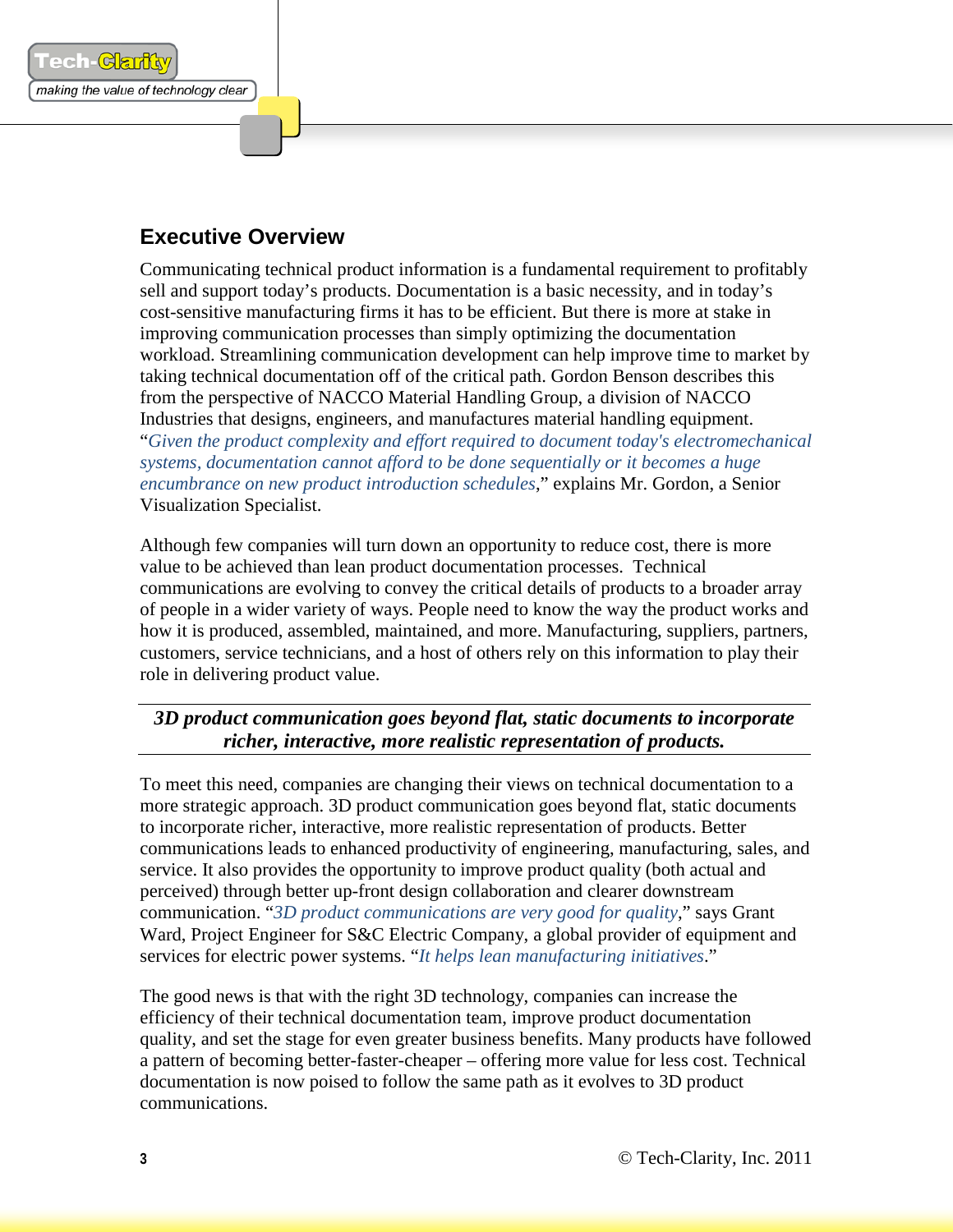#### **Conclusion**

ech-<mark>ଔର</mark>ୀୀ

making the value of technology clear

Technical product communications provide both strategic and operational benefits. The first and most obvious of these is that it improves the efficiency of technical documentation, both in initial development and when designs change. It also improves efficiency of engineers because others can more readily access the engineering information they rely on to do their jobs. "*We have already paid it off, the ROI was pretty quick*," says AS&E's Bill Abely. "*Mostly in Tech Pubs, mainly in efficiency*." This efficiency, coupled with the ability for downstream departments and technical publications helps improve time to market, perhaps one of the biggest product development concerns among manufacturers today. "*All downstream organizations have moved their document creation efforts much earlier in the product development process*," recounts NACCO's Gordo Benson. "*Without 3D product communications enabling this, our product development schedules would not be half of those just 5-10 years ago*."

> *We have already paid it off, the ROI was pretty quick. Bill Abely, CAD Manager, AS&E*

Clearer communication also drives enhanced product quality through improved collaboration. As NACCO's Gordon Benson says, "*Communication is a value added activity, and in the world of product design, 3D product communications speaks our language*." Clearer communication also reduces the potential for errors. "*We have so many product configurations it is often a challenge to keep them straight. A mistake on a critical assembly creates costly scrap*," explains S&C Electric's Grant Ward. "*Improving product communications reduces errors and saves money. The payoff is substantial*."

*Improving product communications reduces errors and saves money. The payoff is substantial. Grant Ward, Project Engineer, S&C Electric*

The benefits of 3D technical communications are compelling, as the companies interviewed for this paper clearly articulated. "*The solution is exceptionally beneficial*," says AS&E's Bill Abely, "*I have no concrete numbers but it has really saved us a lot, especially when we are growing so fast*." The value can come quickly and then grow over time as usage matures. In the end, 3D product communications become a strategic tool with significant benefits. "*I think it's difficult for many to see the larger role this technology plays in the product development process*," explains Gordon Benson of NACCO, "*I liken this technology to e-mail or the telephone, you don't know its value unless you take it away*." 3D product communications have significant potential to add value to today's manufacturer with short-term payback and even greater long-term benefits.